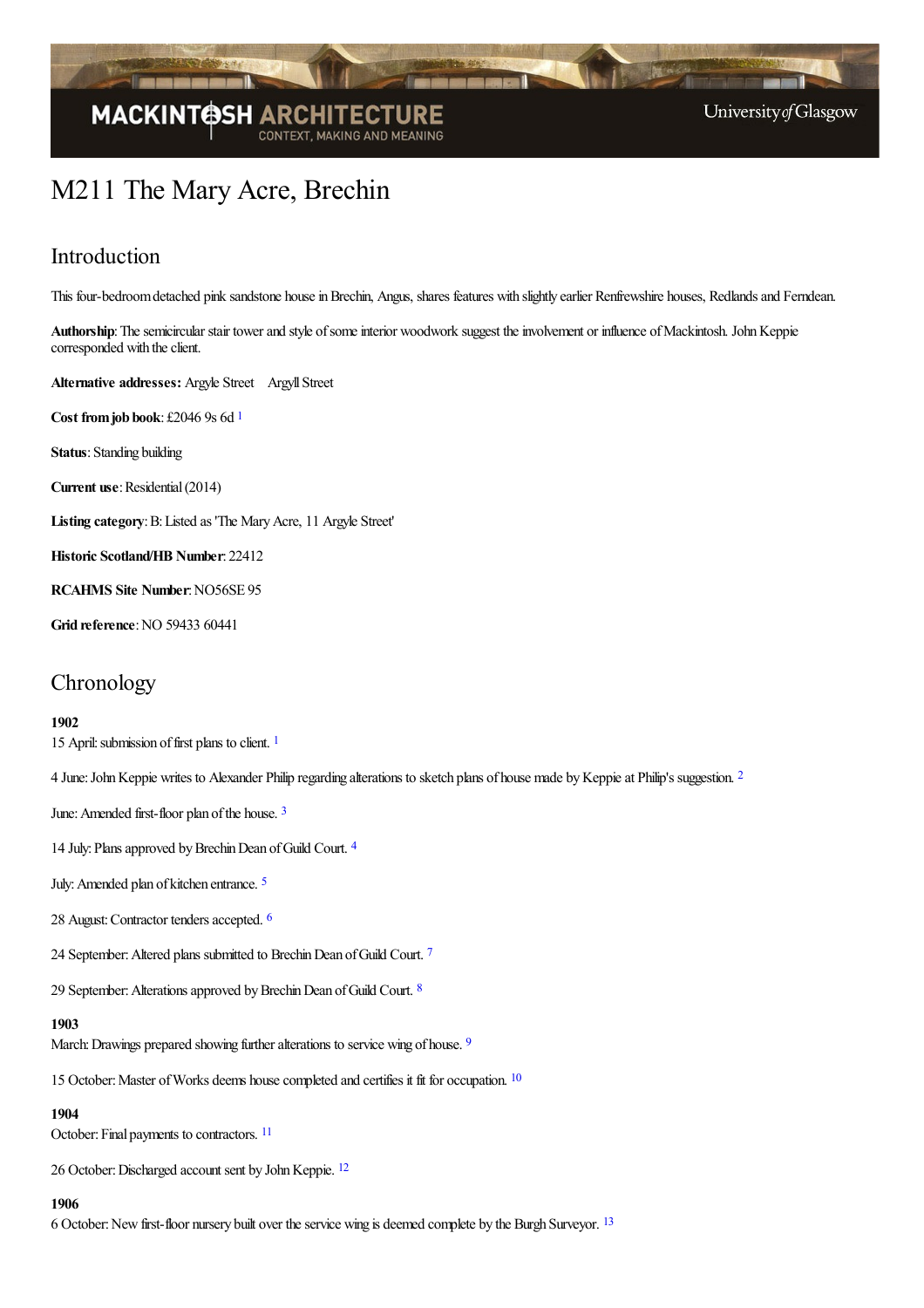#### **1979**

<span id="page-1-0"></span>Service wing converted into a separate house. <sup>[14](#page-7-6)</sup>

#### <span id="page-1-1"></span>**1980**

Semicircular stone sun-porch with slate roof designed by architects Robbie & Wellwood is added to the N. elevation of the main house. <sup>[15](#page-7-7)</sup>

#### <span id="page-1-2"></span>**1990s**

Conversion of attic to two bedrooms and en-suite bathroom, and upgrading of attic stairs. Minor alterations also carried out to ground-floor cloakroom, kitchen and first-floor bathroom, and en-suite bathroom added to master bedroom on first floor. <sup>[16](#page-7-8)</sup>

### Description

### Commission

The commission for The Mary Acre, Argyll Street, Brechin, probably originated with the restoration work carried out by the practice at Brechin Cathedral in 1900–2. The client, Alexander Philip, was honorary secretary of the cathedral's executive committee for the restoration and corresponded with John Honeyman about the work. <sup>[1](#page-7-9)</sup> The name of the house commemorates a medieval hospital dedicated to the Virgin Mary which stood on Philip's acre site. <sup>[2](#page-7-10)</sup>

<span id="page-1-4"></span><span id="page-1-3"></span>

<span id="page-1-5"></span>By late [1900](http://www.mackintosh-architecture.gla.ac.uk/catalogue/images/?filename=c207_018) Philip already owned the Argyll Street plot. In his professional capacity as a solicitor he also represented another plot-owner when they and others wrote to the Brechin Commissioners of Police in November 1900 calling for the 'levelling and Macadamizing' of the street. <sup>[3](#page-7-11)</sup> In October 1901, the Commissioners issued the residents and plot-owners of Argyll Street with payment notices for the improvement works. Alexander Philip was charged £48 16s 3d, considerably less than others. [4](#page-7-12)

<span id="page-1-9"></span><span id="page-1-8"></span><span id="page-1-7"></span><span id="page-1-6"></span>By early summer 1902, planning of the house was well under way with John Keppie in charge of the design. <sup>[5](#page-7-13)</sup> In a reply of 4 June, Keppie wrote to Philip that he had 'embodied' Philip's suggested alterations, and enclosed a sketch showing the latest plan, to which he had also made further slight changes. Keppie closed the letter: 'If you approve of the plans I would go into the Elevations and then we could have a chat about the matter with plans.' <sup>[6](#page-7-14)</sup> The design progressed rapidly: one surviving drawing showing an amended first-floor plan is dated June 1902; a set of 12 drawings for the house was approved by Brechin Dean of Guild Court on 14 July. Contractor tenders for the building work were accepted on 28 August 1902. [7](#page-7-15) Three additional drawings were discovered at the time of the launch of this website in 2014, in Brechin Cathedral archive. <sup>[8](#page-7-16)</sup> Keppie's correspondence with Philip also refers to a possible commission from one of Philip's clients for a double villa in Edzell, but this is not referred to in his subsequent correspondence with Philip and no further information has to date been located. [9](#page-7-17)

### <span id="page-1-11"></span><span id="page-1-10"></span>Exterior

The elevations of this two-storey pink-grey ashlar sandstone house with its semi-cylindrical tower display similarities to the elevations of commissions of this period for Redlands, Bridge of Weir; Ferndean, Barrhead; and Dunottar, Kilmacolm. In plan, however, it is distinct with individual rooms and the service wing essentially arranged around, and projecting from, a much smaller hall in the centre.

The stonework is snecked and stugged with smooth dressings. The gables at S., E. and W. are half-timbered with roughcast, and both S. and E. have canted bays on the ground floor. Decoration is minimal: there is a first-floor string-course on the E. gable and on the tower; the square-headed front door has a moulded architrave – from door-handle height – and cornice. Windows are largely multi-paned sashes except those of the tower, which are leaded. The pitched roofs are slated, with overhanging eaves and bargeboards on projecting gables.



### Interior

<span id="page-1-12"></span>The front door leads though a vestibule with mosaic floor into the central hallway. The inner front door reputedly had Glasgow Style stained glass, but it has been removed. The wide dog-leg stair opens out on the N. side of the hall. To the W. a door leads via an internal vestibule to the large kitchen and service wing beyond. To the S. was the inner hall, which originally served as an ante-room to the drawing room: these two rooms have since been combined to make one large room. To the E. of the inner hall was the library (now–2014– the dining room), and to its W. was originally the dining room (now a sitting room). An architrave in the wall between inner hall and drawing room suggests a folding partition may have formed the division. By 1982, this partition had been removed to create a single, large drawing room. The inner hall with its separate entrance may have served as a waiting room for clients attending appointments with Philip, a solicitor, in his private library.  $10$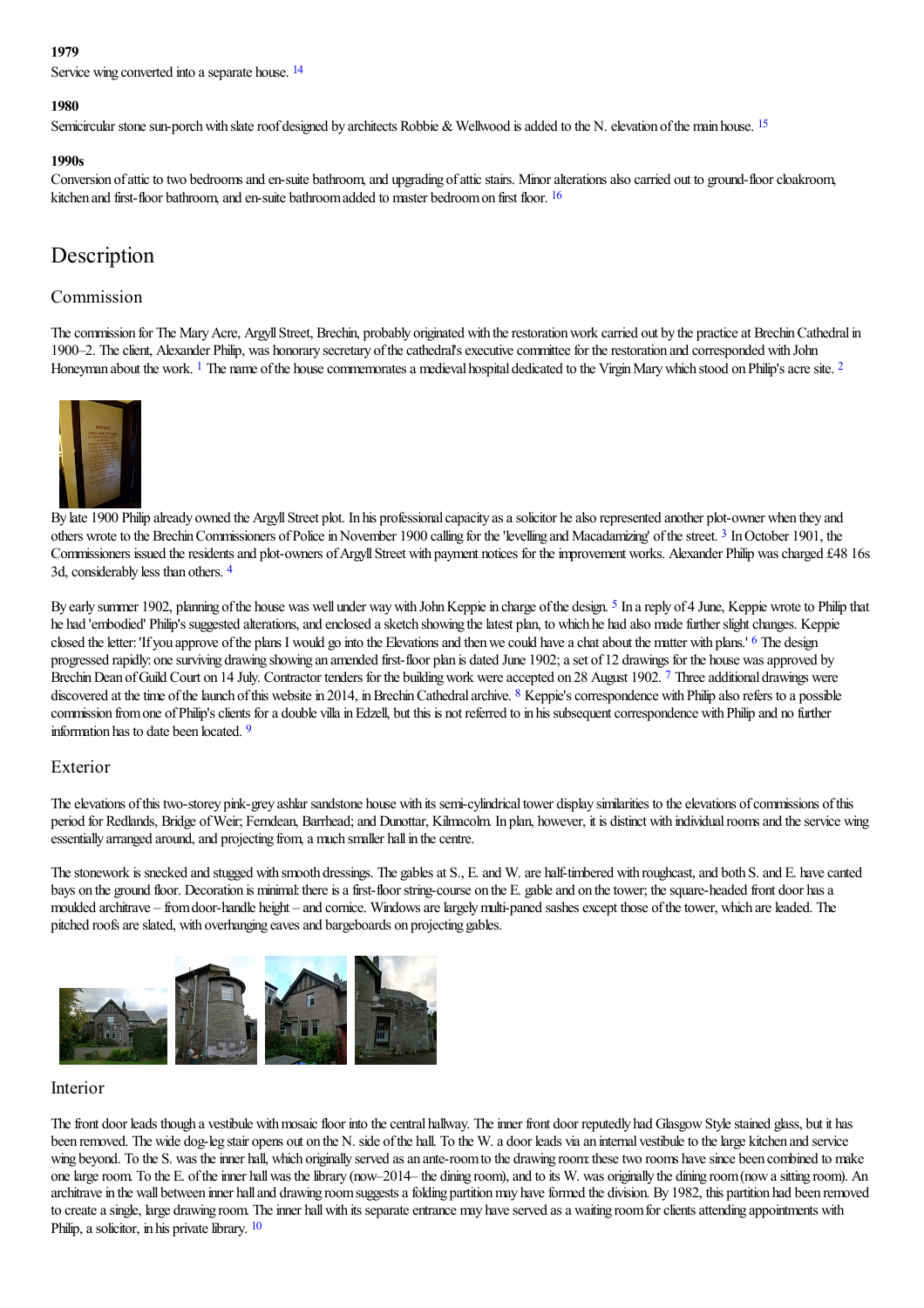On the first floor, four large bedrooms and a bathroom open off the hall. The bedroom in the E. gable had a dressing room adjacent.

<span id="page-2-0"></span>Several styles are in evidence in the interior woodwork here. As at both Redlands and Ferndean, this suggests the involvement of more than one designer, including perhaps Mackintosh or another member of the practice influenced by him. <sup>[11](#page-7-19)</sup> The Mackintosh-style woodwork certainly draws on details of his projects, or includes details appearing in later projects with which Mackintosh is definitely associated, but is less sophisticated.

In the drawing room, the simple, square sandstone fireplace is framed by tapering square wooden pilasters and a cornice at picture-rail height, echoing the hall fireplace at Windyhill of 1901–2. Between the cornice and outward-curving mantelshelf is a wooden overmantel panel with an oval bisected by vertical moulded rectangular forms and five oval-shaped 'beads' arranged along its top edge. These motifs are strongly reminiscent of the decoration around the piano in Mackintosh's 1901 music room for the House for an Art Lover competition.

The dining-room fireplace is framed by tapering square pilasters and has an ogee-shaped mantel. This chimneypiece displays stylistic similarities to earlier bedroom fireplaces at Redlands and Ferndean, and later fireplaces in the flat and offices at Comrie from 1904–5. The turquoise tiles and grate are not original.

Door architraves which are concave above door-handle height, with a thick curved outside edge, and convex below are also found later in the Comrie flat. Stair newel posts are carved with Mackintosh-style rectilinear and oval forms with simple square balusters between.



[Historically](http://www.mackintosh-architecture.gla.ac.uk/catalogue/images/?filename=c207_007) inspired w[oodwork,](http://www.mackintosh-architecture.gla.ac.uk/catalogue/images/?filename=c207_009) perhaps reflecting the influence of [Keppie,](http://www.mackintosh-architecture.gla.ac.uk/catalogue/images/?filename=c207_011) is found alongside the Mackintosh-inspired details. The drawing room and inner hall have Jacobean-style wall panelling to picture-rail height and strapwork moulding on the ceiling. Further strapwork ceiling moulding and a conventional stone 'Windsor' fireplace were installed in Philip's private library.

At the top of the stairs there is a curious amalgamation of stylistically unrelated details: the full-height, square newel post is decorated with an unusual moulded 'capital' corresponding to the height of the wide frieze rail around the hall; panelling above the rail is decorated with both conventional moulding and five lowrelief squares. Beyond the door architraves, no further woodwork on the first-floor indicates the influence of Mackintosh.



### <span id="page-2-1"></span>Alterations

<span id="page-2-2"></span>In 1906 the house was extended to provide additional accommodation for Philip's growing family. <sup>[12](#page-7-20)</sup> An unknown architect designed a nursery over the service wing with a hipped roof and dormer windows, completed by 6 October 1906. <sup>[13](#page-7-21)</sup>

<span id="page-2-3"></span>In 1979, the service wing was converted into a separate residence and the garden divided by a new wall. UPVC double-glazed windows have since been fitted and in 1980 a semi-circular sun porch was added to the N. elevation of the main house, in the angle of the new garden wall. <sup>[14](#page-7-22)</sup>

Since 1982, when the current (2014) owners moved into the house, the attic has been converted to bedrooms and a bathroom. New attic stairs have been built from the first-floor hall, with a balustrade and newel post modelled on those of the main staircase. The layout of ground-floor cloakroom has been changed. The original bathroom is now connected to the adjacent bedroom by a new door. The W.C. and store across the first-floor hall were converted to a shower room, and central heating was installed. External secondary glazing has been added. During 2011, eroded stonework was repaired using lime mortar.

### People

### **Clients:**

• Alexander Philip

### **Contractors:**

- Robert Aitken
- $\bullet$  John Bryden & Sons
- David A. Crabb
- John Davidson
- Douglas, Hunter & Whitson
- James Dures
- Ferguson & Carver
- Galbraith& Winton
- William McGeoch, Kemp & Co.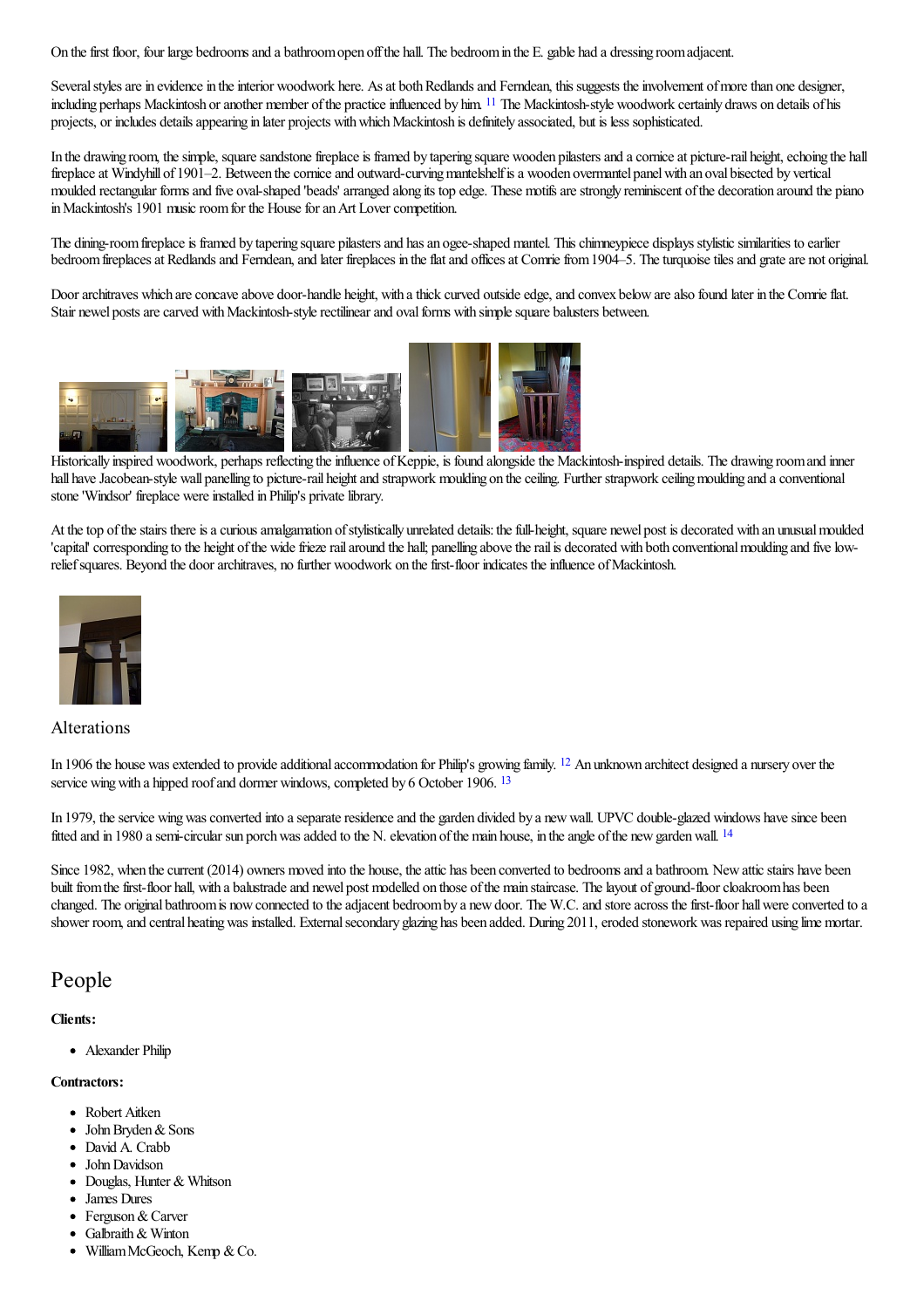- Charles Middleton&Co.  $\bullet$
- J. C. Middleton  $\bullet$
- Charles Thomson

### Job Book

The job books of Honeyman & Keppie (later Honeyman, Keppie & Mackintosh) are now held by The Hunterian, University of Glasgow and include four volumes related to the Mackintosh period. The books were used by the firm to keep a project-by-project, day-by-day record of contractors, suppliers and expenditure. The name of a project and/or client is usually at the top of the left-hand page, followed by information about tradesmen who tendered. The name ofthe measurer (quantity surveyor) is usually at thetop oftheright-hand page, followed by information about payments to contractorsand suppliers. All ofthe data for M211 is entered in the tables below.

Page numbering is not consistent in the job books. Sometimes a single number refers to a double-page spread and sometimes each page is individually numbered. Here, each image of a double-page spread is identified by the number given at the top of the left-hand page. (Images of all of the pages from the four job books can be found at Browse Job Books, Visit Book and Cash Book.)

The following information about M211 has been extracted from the job books:



#### **Client**:Alexander Philip

### **Measurer: Douglas, Hunter & Whitson**

### **Tenders**:

<span id="page-3-2"></span><span id="page-3-1"></span><span id="page-3-0"></span>

| <b>Contractor</b>   | <b>Type</b> | <b>Address</b>      | Date                   | Value                     | Accepted                |
|---------------------|-------------|---------------------|------------------------|---------------------------|-------------------------|
| John Baxter         | mason       | <b>Brechin</b>      | no data in job<br>book | £997 18s 7d 1             | no                      |
| Alex Crocket        | mason       | <b>Brechin</b>      | no data in job<br>book | £940 0s 0d                | no                      |
| David A. Crabb      | mason       | <b>Brechin</b>      |                        | £971 17s 2d 2             | yes<br>(28 August 1902) |
| Liddle & Calder     | mason       | Careston by Brechin | no data in job<br>book | no data in job<br>book    | no                      |
| T. P. Jamieson      | mason       | Bailieston          | no data in job<br>book | no data in job<br>book    | no                      |
| James Grant         | mason       | Glasgow             | no data in job<br>book | no data in job<br>book    | no                      |
| J. H. Whyte         | mason       | Glasgow             | no data in job<br>book | £1313 13s 1d              | no                      |
| James Ford & Son    | mason       | Montrose            | no data in job<br>book | £1270 0s 0d               | no                      |
| <b>James Dures</b>  | joiner      | <b>Brechin</b>      | no data in job<br>book | £703 0s 0d $3$            | yes<br>(28 August 1902) |
| William Black & Son | joiner      | <b>Brechin</b>      | no data in job<br>book | no data in job<br>book    | n <sub>0</sub>          |
| George Ogilvie      | joiner      | <b>Brechin</b>      | no data in job<br>book | no data in job<br>book    | no                      |
| Jamieson & Caird    | joiner      | <b>Brechin</b>      | no data in job<br>book | £738 0s 0d                | no                      |
| James Grant         | joiner      | Glasgow             | no data in job<br>book | £8497s8d                  | no                      |
| Matthew Henderson   | joiner      | Glasgow             | no data in job<br>book | 'returned with<br>thanks' | no                      |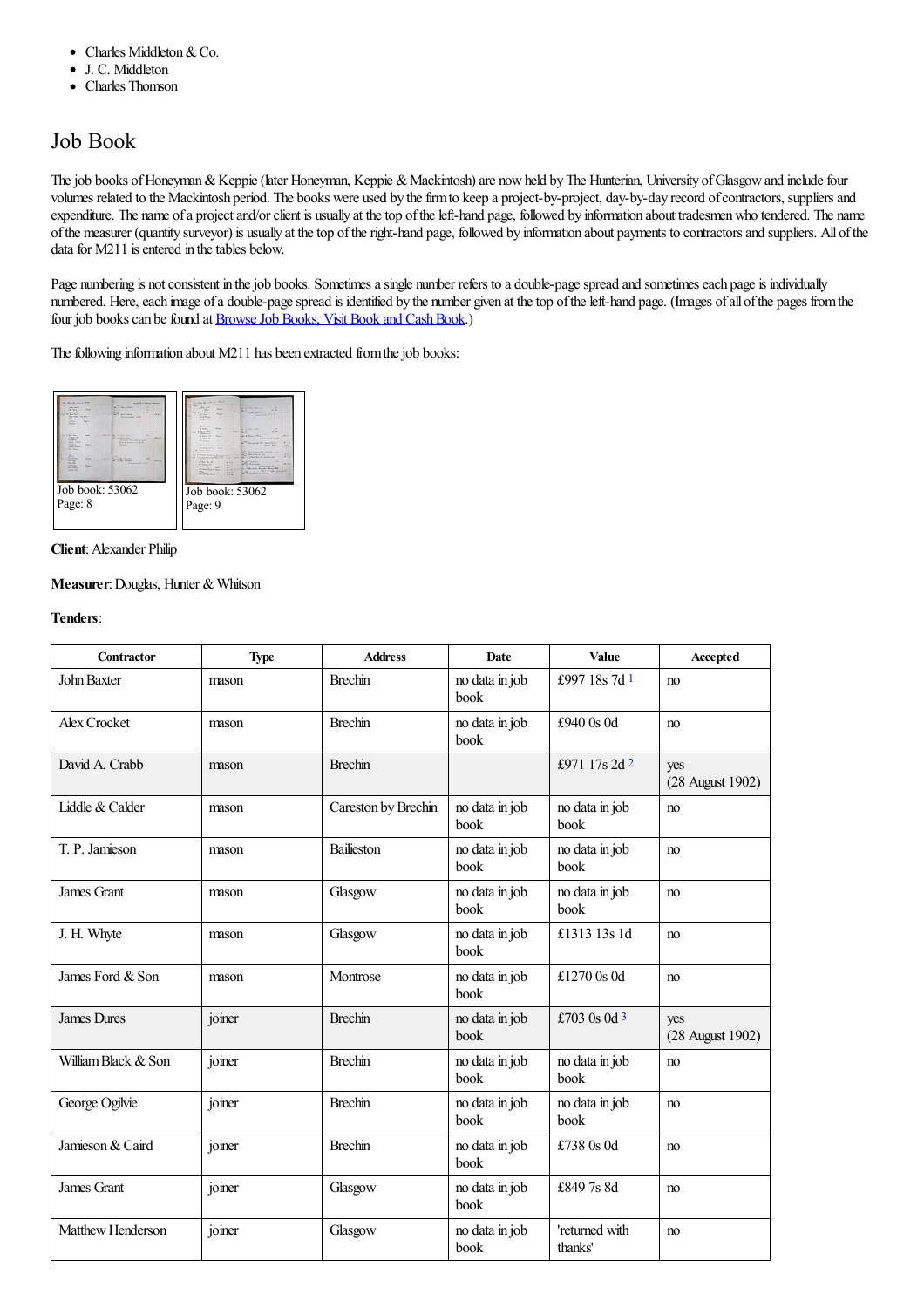<span id="page-4-4"></span><span id="page-4-3"></span><span id="page-4-2"></span><span id="page-4-1"></span><span id="page-4-0"></span>

| Thomas Brown                    | joiner                        | Glasgow                            | no data in job<br>book | £803 2s 0d             | no                              |
|---------------------------------|-------------------------------|------------------------------------|------------------------|------------------------|---------------------------------|
| John Davidson                   | slater                        | <b>Brechin</b>                     | no data in job<br>book | £131 0s 0d 4           |                                 |
| William Frazer                  | slater                        | <b>Brechin</b>                     | no data in job<br>book | £140 13s 2d            | no                              |
| Messrs. Scott                   | slater                        | <b>Brechin</b>                     | no data in job<br>book | no data in job<br>book | no                              |
| A. & D. MacKay                  | slater                        | Glasgow                            | no data in job<br>book | no data in job<br>book |                                 |
| John Anderson                   | slater                        | Glasgow                            | no data in job<br>book | £149 15s 7d            | no                              |
| A. M. Ross & Son                | slater                        | Glasgow                            | no data in job<br>book | £150 3s 1d             | no                              |
| Gibson                          | plasterer                     | <b>Brechin</b>                     | no data in job<br>book | £116 2s 11d 5          | no                              |
| Charles Thomson                 | plasterer                     | <b>Brechin</b>                     | no data in job<br>book | £112 15s 2d $6$        | yes<br>(28 August 1902)         |
| William Forbes                  | plasterer                     | Glasgow                            | no data in job<br>book | £141 11s 0d            | no                              |
| R. A. McGilvray                 | plasterer                     | Glasgow                            | no data in job<br>book | £125 14s 4d            | no                              |
| George Rome & Co.               | plasterer                     | Glasgow                            | no data in job<br>book | £116 9s 7d             | no                              |
| George Cuthbert                 | plumber                       | <b>Brechin</b>                     | no data in job<br>book | £176 4s 11d            | no                              |
| Ferguson & Carver               | plumber                       | <b>Brechin</b>                     | no data in job<br>book | £169 4s 0d             | yes<br>(28 August 1902)         |
| Middleton & Son                 | plumber                       | <b>Brechin</b>                     | no data in job<br>book | £169 15s 1d            | no                              |
| James Ingleton & Co.            | plumber                       | Glasgow                            | no data in job<br>book | £179 0s 0d             | no                              |
| Fyfe & Allan Ltd                | plumber                       | Glasgow                            | no data in job<br>book | £180 0s 0d             | no                              |
| William Anderson                | plumber                       | Glasgow                            | no data in job<br>book | £1890s0d               | no                              |
|                                 | electric wiring &<br>lighting | Glasgow                            | no data in job<br>book | £92 15s 0d             | no                              |
| Angus Electric Light<br>Company | electric wiring &<br>lighting | <b>Brechin</b>                     | no data in job<br>book | £63 5s 6d              | no                              |
| Ferguson & Carver               | electric wiring &<br>lighting |                                    | no data in job<br>book | £67 17s 6d             | no                              |
| Charles Middleton & Co.         | electric wiring &<br>lighting | <b>Brechin</b>                     | no data in job<br>book | £53 0s 0d              | yes<br>(4 March 1903)           |
| Galbraith & Winton              | tiler                         | no data in job book                | no data in job<br>book | £17 5s 0d 7            | yes<br>$(30$ June 1903)         |
| John Bryden & Sons              | blinds                        | no data in job book                | no data in job<br>book | £11 10s 0d 8           | yes<br>(10 August 1903)         |
| C. J. Bowie, Fisher &<br>Co.    | painter                       | no data in job book                | no data in job<br>book | £162 16s 3d            | no                              |
| H. L. Anderson & Co.            | painter                       |                                    | no data in job<br>book | £137 17s 6d            | no                              |
| Stalker & Boyd                  | painter                       | Perth                              | no data in job<br>book | £110 3s 0d             | no                              |
| J. C. Middleton                 | painter                       | 8 Market Street,<br><b>Brechin</b> | no data in job<br>book | £70 12s 8d             | yes<br>(no data in job<br>book) |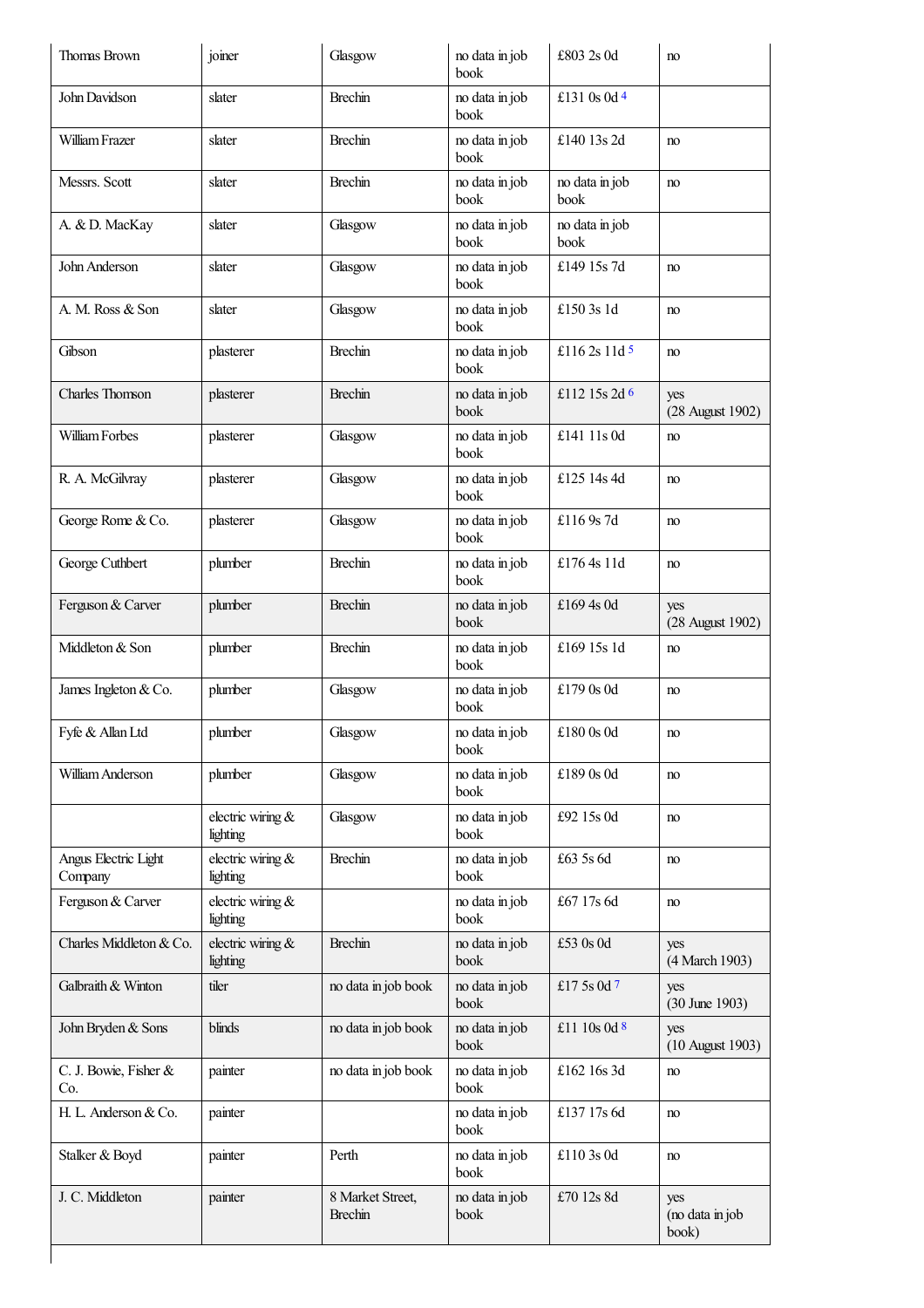| $\mid$ [?] Bruce | painter | <b>Brechin</b>                        | no data in job<br>book | £70 15s $1\frac{1}{2}$ d | no |
|------------------|---------|---------------------------------------|------------------------|--------------------------|----|
| David Hutcheon   | pamter  | Swan Street, Brechin   no data in job | book                   | £110 2s $8\frac{1}{2}$ d | no |

### **Payments (trades):**

<span id="page-5-0"></span>

| <b>Name</b>             | <b>Type</b>                       | Payment out sum                                                                             | <b>Measurer fee payments</b> |
|-------------------------|-----------------------------------|---------------------------------------------------------------------------------------------|------------------------------|
| David A. Crabb          | mason                             | First installment: 3 December 1902<br>Final installment: 10 October 1904<br>£841 6s 5d      | £12 15s 0d                   |
| <b>James Dures</b>      | joiner                            | First installment: 21 June [1903]<br>Final installment: 10 October [1904]<br>£383 15s 11d   | £17 17s 0d 9                 |
| John Davidson           | slater                            | <b>First installment: 30 March 1903</b><br>Final installment: 10 October 1904<br>£93 17s 2d | £1.7s $6d$                   |
| Charles Thomson         | plasterer                         | First installment: 27 May [1903]<br>Final installment: 8 July [1903?]<br>£110 8s 8d         | £1 11s $6d$                  |
| Ferguson & Carver       | plumber                           | First installment: 27 May [1903]<br>Final installment: 26 April 1904<br>£1964s4d            | £2 17s 9d                    |
| Charles Middleton & Co. | electric wiring, lighting & bells | Payment date: 1 September 1904<br>£53 15s 7d                                                |                              |
| Charles Middleton & Co. | electric wiring, lighting & bells | Payment date: March 1904<br>£45 $0s$ 0d                                                     |                              |
| Galbraith & Winton      | tiler                             | Payment date: 31 October 1903<br>£16 10s 0d                                                 |                              |
| J. C. Middleton         | painter                           | First installment: 20 October [1903]<br>Final installment: 14 October 1904<br>£114 11s 5d   | £1 1s $0d$                   |

### **Payments (suppliers):**

<span id="page-5-1"></span>

| Name                        | <b>Service</b>   | Payment date       | Payment sum     |
|-----------------------------|------------------|--------------------|-----------------|
| William McGeoch, Kemp & Co. | 'fireplaces etc' | 1 September 1904   | £86 1s 6d       |
| Robert Aitken               | mspector         | 23 December [1903] | £47 15s 0d $10$ |

**Measurerfee payment**: £57 2s 6d (23 September 1904)

### Documents

| ina addunch<br>د ستر د .            |
|-------------------------------------|
| الأستراك حبيطا<br>raar akaa soola   |
| the above an other to<br>an had and |
| a sul ca. d                         |
|                                     |
|                                     |
| Copy of letter from John            |
| Keppie to Alexander                 |
|                                     |
| Philip, 4 June 1902                 |
|                                     |
|                                     |
|                                     |
|                                     |

Images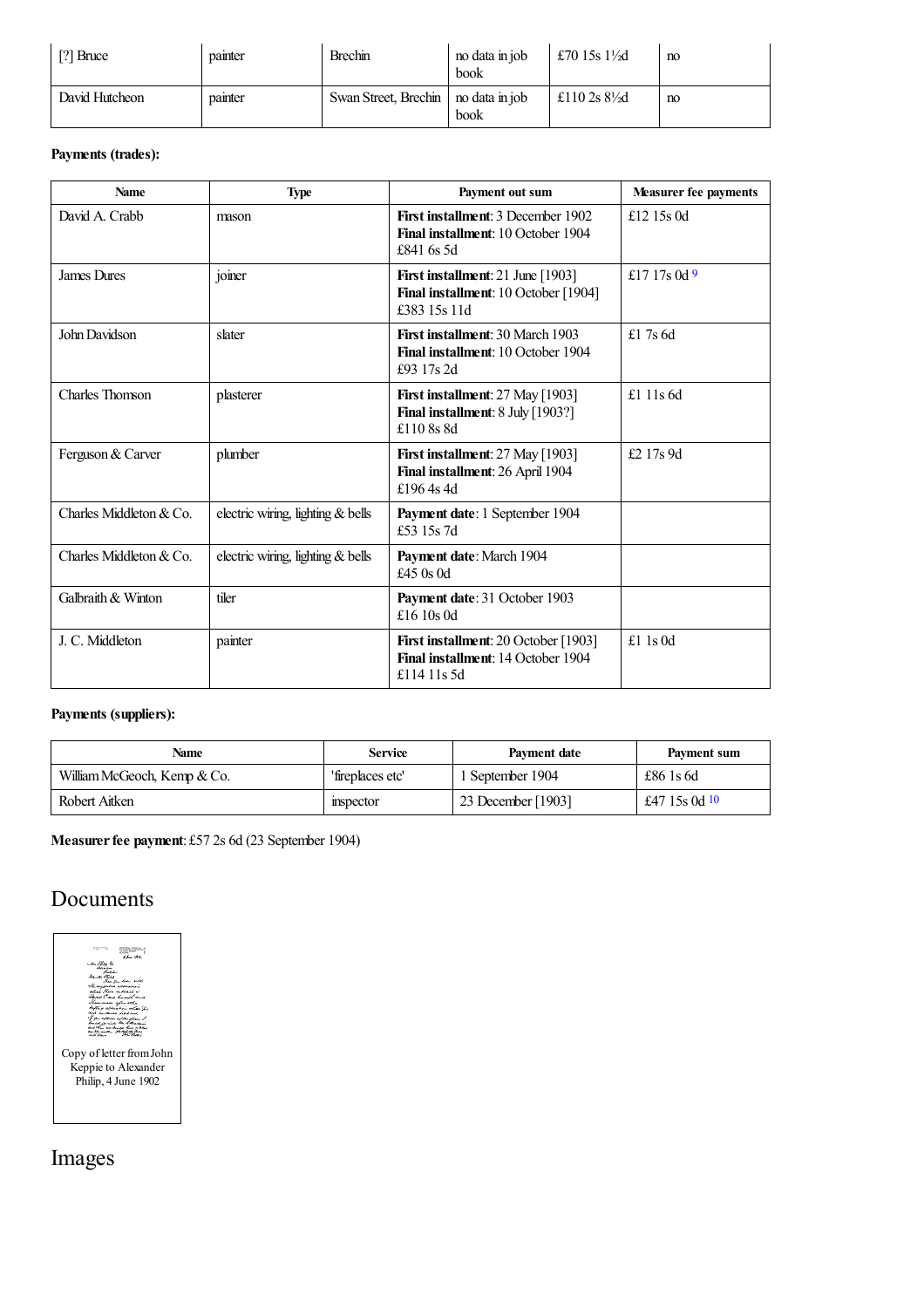| E. elevation                                | S. elevation                     | N. elevation                                                                             | W. elevation                        | S. elevation, former<br>service wing | Front door                                   |
|---------------------------------------------|----------------------------------|------------------------------------------------------------------------------------------|-------------------------------------|--------------------------------------|----------------------------------------------|
| Get Direct<br>Chimneypiece, drawing<br>room | Fireplace, former dining<br>room | Alexander Philip playing<br>chess with a child before<br>a fireplace in the Mary<br>Acre | Interior door architrave,<br>detail | Newel posts and<br>balustrade        | Post and panelling at<br>stairs, first floor |



### Bibliography

### Published

- James Macaulay, *Charles Rennie Mackintosh*, NewYork:W. W. Norton, 2010, p. 144
- David Stark, *Charles Rennie Mackintosh and Co.*, Catrine, Ayrshire:Stenlake Publishing, 2004, pp. 151, 165

Unpublished

- Forfar, Angus Archives: Brechin Cathedral Archive, letters from Alexander Philip to John Honeyman, 12 January 1899 and 17 July 1900
- Forfar, Angus Archives: Brechin Commissioners of Police minutes, B1/2/3

Notes:

<span id="page-6-0"></span>**[1](#page-0-0)**: Including measurer's fee.

- <span id="page-6-1"></span>[2](#page-0-1): Brechin Cathedral Archive: John Keppie to Alexander Philip.
- <span id="page-6-2"></span>**[3](#page-0-2)**: Brechin Cathedral Archive: John Keppie to Alexander Philip.

<span id="page-6-3"></span>**[4](#page-0-3)**:Notes on this drawing suggest that it was supplementary to theset of 12 passed byBrechinDean ofGuild Court on 14 July 1902. The drawingwas dated 24 and 29 September 1902 by Brechin Dean of Guild Court. Forfar, Angus Archives: Brechin Dean of Guild Court plans, BDG 132c.

<span id="page-6-4"></span>**[5](#page-0-4)**:Handwritten notesigned byBrechinDean ofGuild, John S. Baxter, on sheet ofelevations dated 24 and 29 September 1902 gives date ofapproval of original set of plans. Forfar, Angus Archives: Brechin Dean of Guild Court plans, BDG 132a.

<span id="page-6-5"></span>[6](#page-0-5): Notes on this drawing suggest that it was supplementary to the set of 12 passed by Brechin Dean of Guild Court on 14 July 1902. The drawing was dated 24 and 29 September 1902 by Brechin Dean of Guild Court. Forfar, Angus Archives: Brechin Dean of Guild Court plans, BDG 132e.

<span id="page-6-6"></span>[7](#page-0-6): The Hunterian, University of Glasgow: Honeyman Keppie & Mackintosh job book, GLAHA 53062, pp. 8–9.

<span id="page-6-7"></span>[8](#page-0-7): Drawings stamped and signed 24 September 1902. Forfar, Angus Archives: Brechin Dean of Guild Court plans, BDG 132a.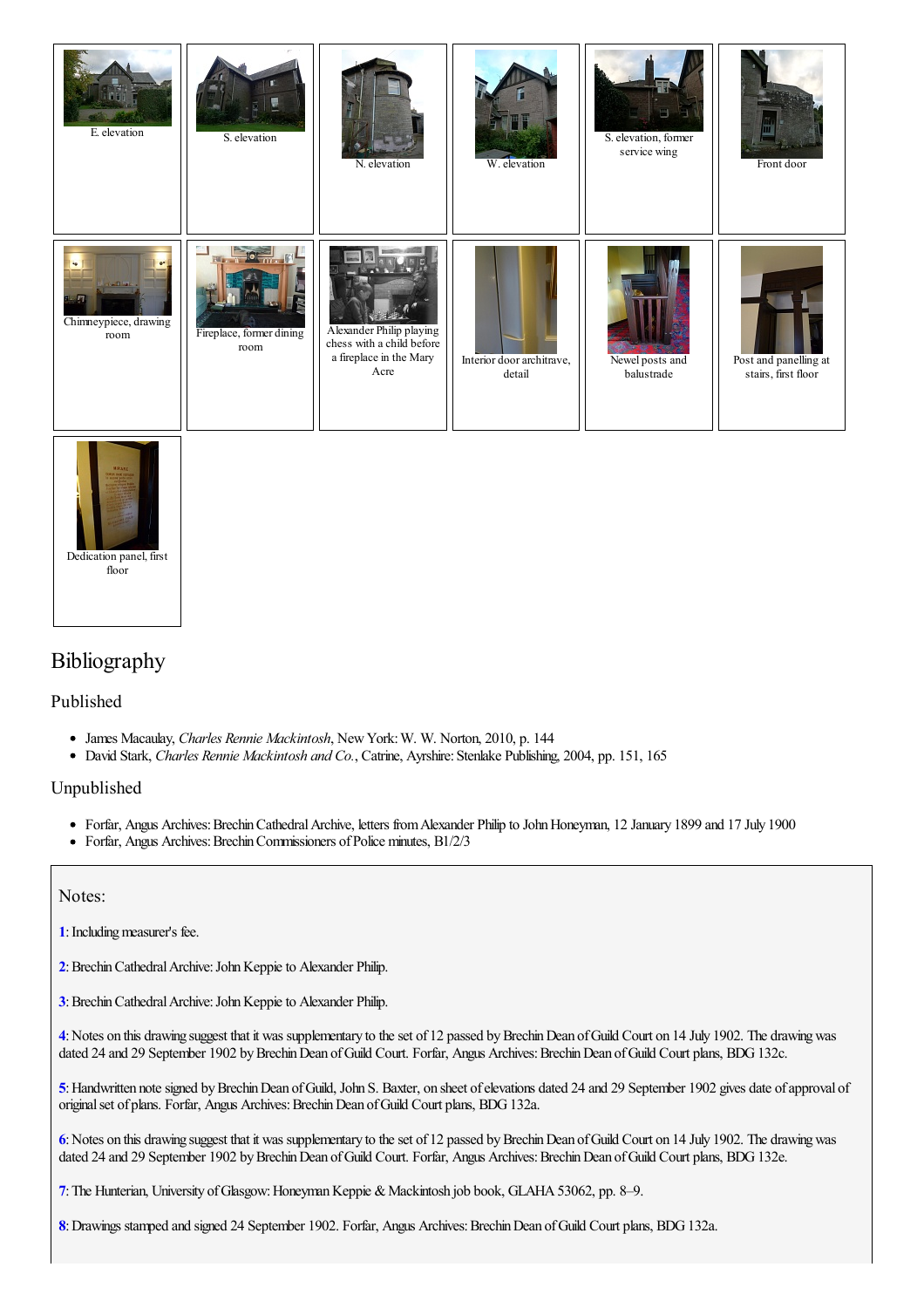<span id="page-7-0"></span>:Handwritten notesigned by the Dean ofGuild, John S. Baxter, on sheet ofelevations dated 24 and 29 September 1902. Forfar, Angus Archives: Brechin Dean of Guild Court plans, BDG 132a.

<span id="page-7-1"></span>: Forfar, Angus Archives: Brechin Dean of Guild Court plans, BDG 132b; BDG 132d.

<span id="page-7-2"></span>: Dated handwritten note on sheet of elevations dated 24 and 29 September 1902. Forfar, Angus Archives: Brechin Dean of Guild Court plans, BDG 132a.

<span id="page-7-3"></span>: The Hunterian, University of Glasgow: Honeyman Keppie & Mackintosh job book, GLAHA 53062, p. 9.

<span id="page-7-4"></span>: Brechin Cathedral Archive: John Keppie to Alexander Philip.

<span id="page-7-5"></span>: The unsigned, rudimentary drawing showing the proposed addition is not by Honeyman, Keppie & Mackintosh. Forfar, Angus Archives: Brechin Dean of Guild Court plans, BDG 245. By 1911 Philip and his wife Ethel had three daughters aged seven, five and three years.

<span id="page-7-6"></span>:'The MaryAcre', *Dictionary of Scottish Architects, 1840–1980*, www.scottisharchitects.org.uk [accessed 26 October 2011].

<span id="page-7-7"></span>:Charles McKean, 'Anewhouse porchwith a pleasing aspect', *Times*, 24 October 1980, p. 15; information supplied by owners, 29 September 2011.

<span id="page-7-8"></span>: Information supplied by owners, 29 September 2011.

<span id="page-7-9"></span>: Brechin Cathedral Archive: almost 40 letters dated between 5 December 1898 and 13 September 1904, to Alexander Philip from John Honeyman and the firm.

<span id="page-7-10"></span>:Adedication inLatin is inscribed on a panel nowlocated on thefirst floor ofthe house: viewed 29 September 2011.

<span id="page-7-11"></span>: Forfar, Angus Archives: Brechin Commissioners of Police minutes, B1/2/3, pp. 29–30.

<span id="page-7-12"></span>: Forfar, Angus Archives: Brechin Commissioners of Police minutes, B1/2/3, p. 70.

<span id="page-7-13"></span>: Brechin Cathedral Archive: over 50 letters survive from Keppie to Alexander, dating from 15 April 1902 to 26 October 1904. These constitute the largest surviving correspondence with one of the firm's private clients. The archive also holds invoices, receipts and measurements related to the construction and fitting out of the house. This material was located at the time of the launch of the website.

<span id="page-7-14"></span>: Brechin Cathedral Archive.

<span id="page-7-15"></span>: Forfar, Angus Archives: Brechin Dean of Guild plans, BDG 132a and BDG 132c. The Hunterian, University of Glasgow: Honeyman Keppie & Mackintosh job book, GLAHA 53062, pp. 8–9.

<span id="page-7-16"></span>: M207\_003, M207\_004 and M207\_008. Holding images and basic information are currently provided for these.

<span id="page-7-17"></span>: Brechin Cathedral archive, Keppie to Philip, 26 September 1903: 'As arranged yesterday I herewith send two sketch plans of a double villa such as would be suitable for the site I saw at Edzell. The plans would require a little alteration but not much and of course they are merely sketches. I estimate that the two houses could be built for between £1700 + £1800, finished in a very substantial manner. If this is the kind of thing your client wants I would be glad to go into the matter more particularly and send him a special sketch for the site.'

<span id="page-7-18"></span>: Information supplied by current owners during visit on 29 September 2011. The current owners have been acquainted with all four previous owners of The Mary Acre, who included one of Philip's daughters who continued to live in the house until the 1950s.

<span id="page-7-19"></span>:'The MaryAcre', *Dictionary of Scottish Architects, 1840–1980*, www.scottisharchitects.org.uk [accessed 26 October 2011]. David Stark, *Charles Rennie Mackintosh and Co.*, Catrine, Ayrshire: Stenlake Publishing, 2004, pp. 151, 165.

<span id="page-7-20"></span>:The 1911 census return shows that Philip's second and third daughters were born c. 1906 and c. 1908.

<span id="page-7-21"></span>: The drawing proposing the addition is signed by the Burgh Surveyor on 6 October 1906 to denote completion of the work. Forfar, Angus Archives: Brechin Dean of Guild Court plans, BDG 245.

<span id="page-7-22"></span>:'The MaryAcre', *Dictionary of Scottish Architects, 1840–1980*, www.scottisharchitects.org.uk [accessed 26 October 2011]; Charles McKean, 'A newhouse porchwith a pleasing aspect', *Times*, 24 October 1980, p. 15; information supplied by owners, 29 September 2011.

<span id="page-7-23"></span>: Alternative tender of £967 18s 7d also recorded.

<span id="page-7-24"></span>: Tender of £937 11s 5d agreed on acceptance.

<span id="page-7-25"></span>: Tender of £705 11s 9d agreed on acceptance.

<span id="page-7-26"></span>: Tender of £95 16s 9d agreed on acceptance.

<span id="page-7-27"></span>:'PC' entered adjacent to tendered sum.